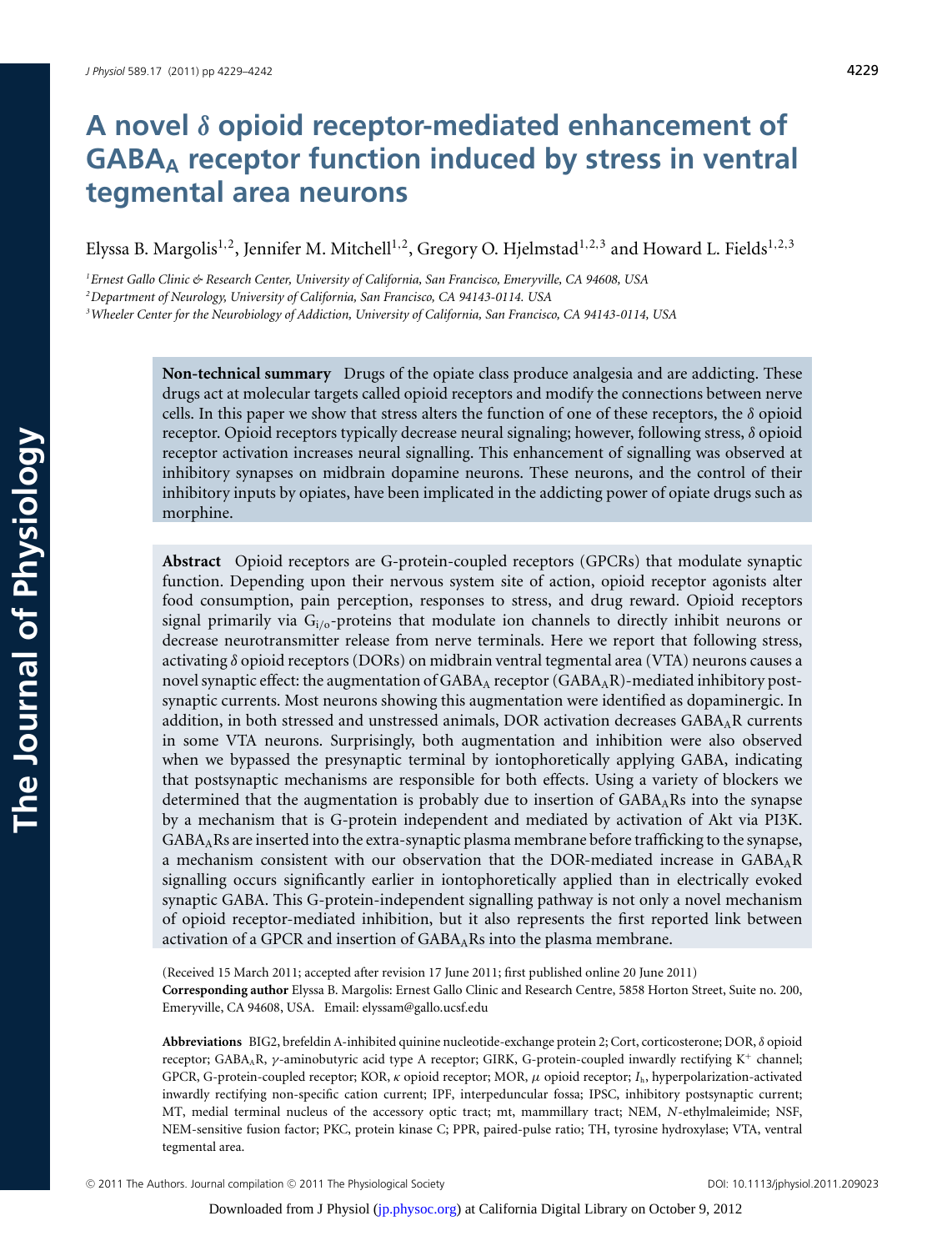## **Introduction**

There are four members of the opioid family of GPCRs: the  $\mu$  (MOR), DOR,  $\kappa$  (KOR) and orphanin-like receptor, all of which are expressed in the central nervous system. Most of the known neural actions of opioid receptors require G-protein activation, typically of the Gi/<sup>o</sup> type (Law *et al.* 1981; Abood *et al.* 1985; Iegorova *et al.* 2010). Gi/<sup>o</sup> protein activation by opioids in turn leads to direct postsynaptic inhibition of neurons through the opening of inwardly rectifying  $K^+$  (GIRK) channels or to presynaptic inhibition of neurotransmitter release (see Williams *et al.* 2001 for review).  $G_i$  activation also inhibits the second messenger adenylyl cyclase which modulates several membrane currents including a hyperpolarization-activated cation current (*I*h) and a tetrodotoxin-resistant sodium current (Ingram & Williams, 1994; Gold & Levine, 1996), and can activate protein kinase C (PKC) and mitogen-activated protein kinase (Chen & Huang, 1991; Fukuda *et al.* 1996).

Unlike MOR and KOR, which exhibit robust synaptic and behavioural effects in otherwise untreated animals, many DOR synaptic actions only appear following challenges such as inflammation, stress and administration of rewarding drugs, leading to presynaptic inhibition by DOR of neurotransmitter release (Hack *et al.* 2005; Gendron *et al.* 2006; Ma *et al.* 2006; Margolis *et al.* 2008*a*; Bie *et al.* 2009*a*,*b*). Such up-regulation in receptor function can dramatically change the behavioural impact of DOR activation (Overland *et al.* 2009). Unlike the typical opioid presynaptic inhibition of neurotransmitter release, here we demonstrate that DOR activation can postsynaptically increase synaptic  $GABA_AR$  signalling in ventral tegmental area (VTA) neurons of stressed rats. This pathway represents a novel opioid and GPCR synaptic mechanism: G-protein-independent recruitment of GABAARs to the synapse. We also found that DOR activation can postsynaptically decrease GABA<sub>A</sub>R signalling through a G-protein-independent pathway.

## **Methods**

#### **Animals**

Experiments were conducted in accordance with the Guide for the Care and Use of Laboratory Animals (NIH), and were approved by the EGCRC Committee on Animal Research. The authors have read, and the experiments comply with, the policies and regulations of *The Journal of Physiology* given by Drummond (2009). Animals were never food or water deprived. Male Lewis rats (Harlan Laboratories; 275–300 g) were housed individually in a temperature-controlled colony room (70◦C) on a 12 h reversed light–dark cycle (lights off at 10.00 am).

Footshock stress (0.8 mA for 0.5 s every 40 s for 15 min) was administered every day for 7 days (09.00 am) in operant chambers fitted with stainless steel, electrically scrambled grid floors (Med Associates). The final session of footshock stress directly preceded the electrophysiological experiment.

Corticosterone (Cort) was measured using a commercially available enzyme immunoassay kit (Assay Designs, MI, USA) from the plasma of trunk blood collected at time of killing. Following incubation with a polyclonal antibody and enzyme substrate (*p*–nitrophenyl phosphate) optical density was used to calculate [Cort].

#### **Slice preparation and electrophysiology**

Rats were anaesthetized with isoflurane and their brains were removed. Horizontal brain slices (200  $\mu$ m thick) containing the VTA were prepared using a vibratome (Leica Microsystems). Slices were submerged in artificial cerebrospinal fluid solution containing (in mM): 126 NaCl, 2.5 KCl, 1.2 MgCl, 1.4 NaH<sub>2</sub>PO<sub>4</sub>, 2.5 CaCl<sub>2</sub>, 25 NaHCO<sub>3</sub> and 11 glucose saturated with 95% O<sub>2</sub>-5% CO2, and allowed to recover at 32◦C for at least 1 h. Individual slices were visualized using a Zeiss Axioskop microscope with differential interference contrast optics and infrared illumination. Photographs of each recorded neuron (400 $\times$  magnification) and its location in the slice  $(25\times$  magnification) were collected prior to patching onto the cell using Axiovision 4 software (Zeiss). Whole cell patch-clamp recordings were made at 32 $\mathrm{^{\circ}C}$  using 3-5 M $\Omega$ pipettes containing (in mM): 128 KCl, 20 NaCl, 1 MgCl<sub>2</sub>, 1 EGTA, 0.3 CaCl<sub>2</sub>, 10 Hepes, 2 MgATP and 0.3 Na<sub>3</sub>GTP (pH 7.2, osmolarity adjusted to 275 mosmol  $l^{-1}$ ), plus 0.1% biocytin to label the recorded neuron. Neurons were recorded from throughout the VTA and no *a priori* criteria were used to select neurons. Signals were amplified using an Axopatch 1D amplifier (Molecular Devices), filtered at 2 kHz, and collected at 5 kHz using IGOR Pro (Wavemetrics).*I*<sup>h</sup> was measured in every cell by voltage clamping cells and stepping from  $-60$  to  $-40$ ,  $-50$ ,  $-70$ ,  $-80$ , −90, −100 and –120 mV. Neurons were considered *I*<sup>h</sup> lacking  $(I_h(-))$  if the slope of the *I–V* curve for hyperpolarizing steps from −60 to −90, −100, −110 and −120 mV was ≤0. Cells were recorded in voltage-clamp mode ( $V = -70$  mV). In two neurons, leakage of GABA from the iontophoresis pipette (see below) produced a tonic current that interfered with the *I*<sup>h</sup> measurement, and therefore these two neurons were not classified as either  $I<sub>h</sub>(+)$  or  $I<sub>h</sub>(-)$  in Table 2. Series resistance and input resistance were sampled throughout the experiment with 4 mV, 200 ms hyperpolarizing steps. For all experiments, neurons in which there was change in series resistance of either more than  $5 M\Omega$  or 15% of baseline were excluded from analysis.  $GABA<sub>A</sub>$  R-mediated inhibitory postsynaptic currents (IPSCs) were pharmacologically isolated with 6,7-dinitroquinoxaline-2,3(1*H*,4*H*)-dione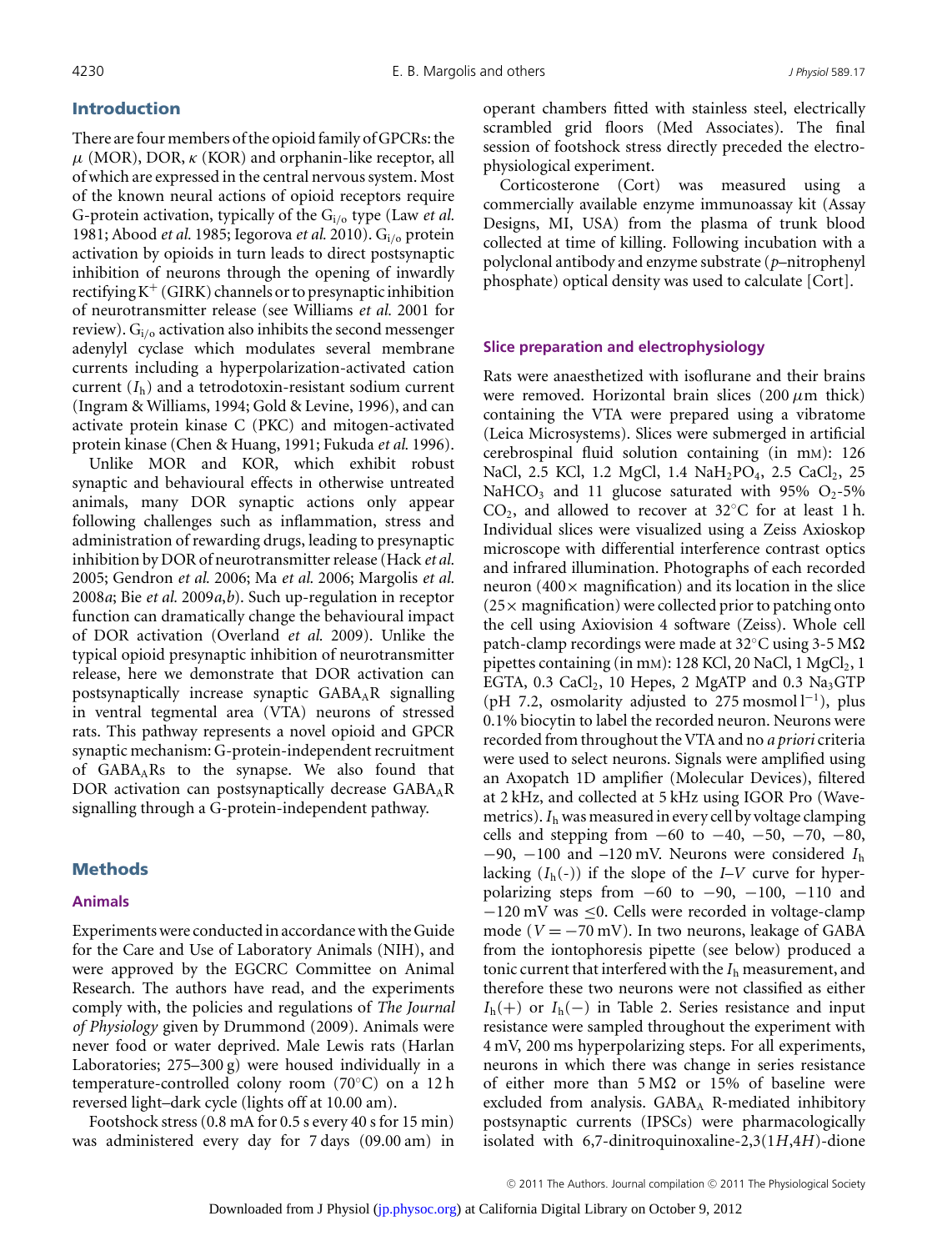(DNQX: 10  $\mu$ m), strychnine (1  $\mu$ m) and sulpiride (10  $\mu$ m). Stimulating electrodes were placed  $80-250 \mu m$  away from the soma. IPSCs were measured in response to paired pulses (50 ms interval) delivered once every 10 s. Amplitudes were calculated by comparing a 2 ms period around the peak to a 2 ms interval just before stimulation. The paired-pulse ratio (PPR) was calculated by dividing the amplitude of the second IPSC by that of the first, after averaging together eight trials. Spontaneous events were detected by searching the smoothed first derivative of the data trace for values that exceeded a set threshold, and these events were confirmed visually. GABA (100 mM, pH adjusted to 4.9 with 37% HCl) was prepared daily for iontophoresis. A GABA-containing pipette was positioned approximately 200  $\mu$ m away from the recorded neuron. Negative retention current  $(-50 \text{ pA})$  was applied to the GABA pipette, interrupted by positive ejection current pulses (100 ms) once every 30 s, with the intensity adjusted so that the response amplitude was in the range of 100-300 pA. Initial experiments were completed blind to shock *vs*. sham *vs*. untreated conditions.

#### **Immunocytochemistry**

Wherever possible,  $I_h(+)$  neurons were cytochemically processed for tyrosine hydroxylase (TH) content as a marker for dopamine neurons; however, TH(−) and unidentified neurons were not excluded from analyses. In most cases, *I*h(−) neurons were not tested for TH content because we previously reported that in rats all  $I_h(-)$  neurons we tested with immunocytochemistry were TH(−) (Margolis *et al.* 2006*b*). Following electrophysiology, slices were immediately fixed in 4% formaldehyde for 2 h and then stored at 4◦C in PBS. Slices were pre-blocked for 2 h in PBS plus 0.3% (v/v) Tween, 0.2% BSA and 5% normal goat serum and then incubated at 4◦C with a rabbit anti-tyrosine hydroxylase polyclonal antibody (1:100) for 48 h. The slices were then washed thoroughly in PBS with 0.3% Tween and 0.2% (w/v) BSA before being agitated overnight at 4◦C with Cy5 or FITC anti-rabbit secondary antibody (1:100) and fluorescein (DTAF)-conjugated streptavidin (3.25  $\mu$ l ml<sup>-1</sup>). Sections were rinsed and mounted on slides using BioRad Fluoroguard Antifade Reagent mounting media and visualized under a Zeiss LSM 510 META microscope. Primary and secondary antibodies were obtained from Millipore and Jackson ImmunoResearch Laboratories, respectively. It should be noted that due to the high [Cl−] in the internal solution utilized for these experiments, some  $TH(-)$  neurons could in fact be false negatives (Margolis *et al.* 2010).

All other chemicals were obtained from Sigma or Tocris except for TIPP- $\Psi$ , which was acquired from NIDA, and AKT-VIII, which was purchased from Chemdea.

#### **Data analysis**

The cross-sectional areas of recorded neurons were measured off-line from photographs taken of recorded neurons as described above. Axiovision 4 was calibrated with a micrometer and the soma outline was carefully traced by hand using the measurement module in Axiovision, yielding the cross-sectional area of the recorded neuron.

The time constant (weighted  $\tau$ ) of the evoked IPSC was determined by fitting the decay phase of the IPSC from 90% of the peak to baseline with a double exponential. The weighted  $\tau$  was then calculated as:

$$
\tau_{\text{weighted}} = \frac{\tau_1 A 1 + \tau_2 A 2}{(A 1 + A 2)} \tag{1}
$$

where *A*1 and *A*2 are the fractions of the fast and slow components of the decay, and  $\tau_1$  and  $\tau_2$  are the corresponding decay time constants.

All recorded VTA neurons in which an experiment was successfully completed are reported here. Drug effects were measured by comparing the 4 min of baseline just preceding drug application to minutes 4-7 following the onset of drug application. Unpaired *t* tests were performed on the same data points to determine whether or not the drug induced a significant change. IPSC data were binned into 30 s bins for time course figures. The onset of drug effect times was calculated by fitting the raw experimental data with sigmoid curves covering the last 4 min of baseline data to minute 7 of drug application. Baseline and effect size were normalized for ease of visualization in Fig. 6 insets. Statistical tests on these data were performed by determining the delay from the onset of the DPDPE application to the time of the 50% drug effect for each cell and then comparing these delays between the GABA iontophoresis experiments and the evoked IPSC experiments. For evaluating the properties of the different subpopulations of neurons or different treatment groups, categorical data were evaluated using two-tailed Fisher exact tests and interval data were compared by ANOVA, followed by the Student-Newman-Keul's test where required. We tested whether stressing the rats shifted the categories of observed DPDPE effects with a two-tailed Fisher exact test, and tested whether the mean DPDPE effect was different using a two-tailed permutation analysis. For statistical analysis of whether or not different blockers interfered with the DPDPE-induced augmentations of  $GABA<sub>A</sub>R$  signalling, we used Fisher exact tests to determine if there was a shift of DPDPE effects to fewer augmentations, and a permutation analysis to determine if the mean of the observations in the blocker groups were outside the expected range of possible means given the DPDPE responses in the control aCSF condition. In both cases one-tailed test results are presented, as the hypothesis being tested is directional: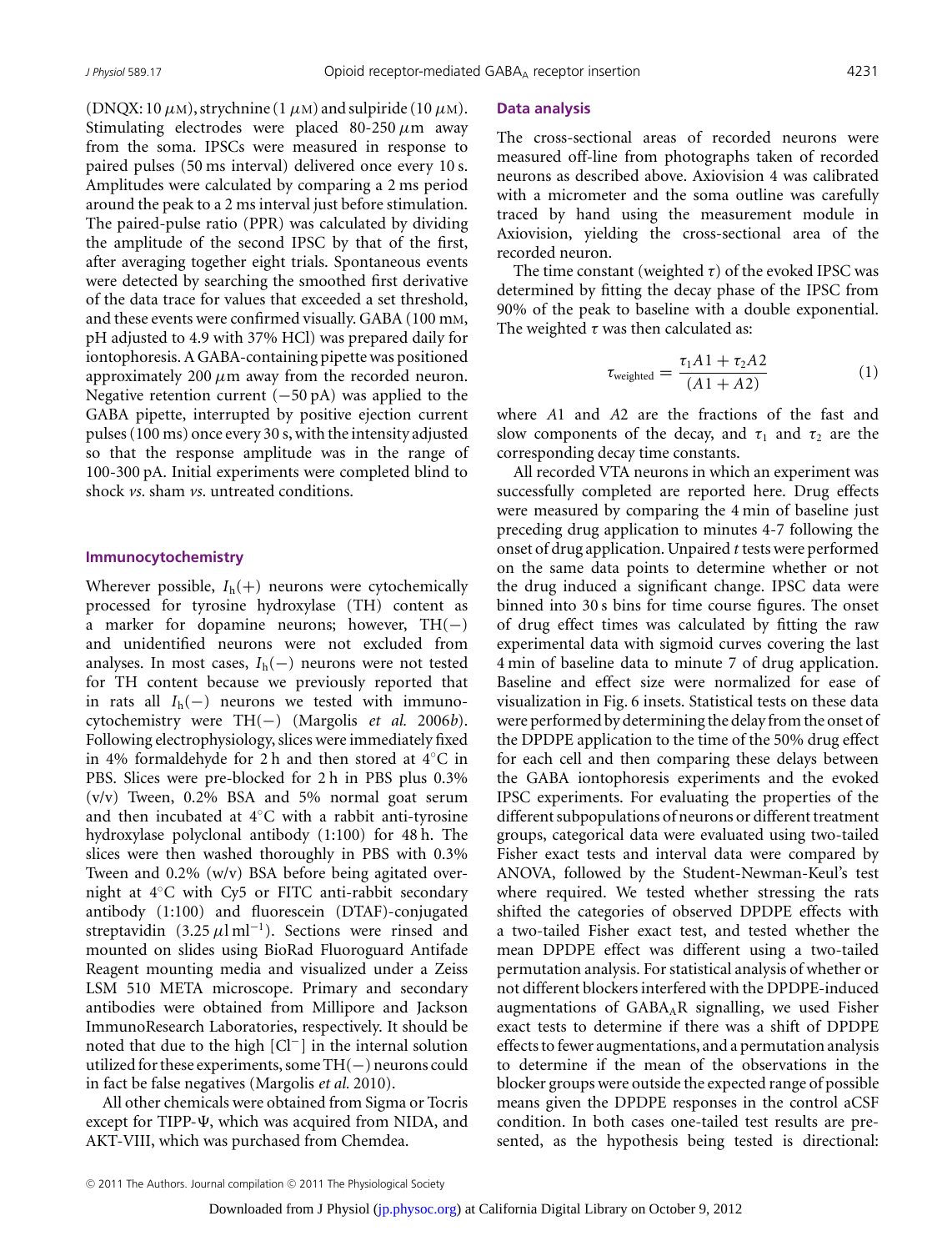**Table 1. Baseline GABA release properties in VTA neurons do not change with acute stress**

|                    | Paired-pulse<br>ratio | sIPSC frequency<br>(Hz) | sIPSC amplitude<br>(pA) |
|--------------------|-----------------------|-------------------------|-------------------------|
| Untreated          | $0.89 + 0.08$         | $4.3 + 2.1$             | $22 + 3$                |
|                    | $(n = 13)$            | $(n = 13)$              | $(n = 13)$              |
| Sham stress        | $1.05 + 0.13$         | $1.6 + 0.4$             | $28 + 5$                |
|                    | $(n=6)$               | $(n=7)$                 | $(n=7)$                 |
| <b>Footshocked</b> | $0.99 + 0.06$         | $1.8 + 0.3$             | $27 + 2$                |
|                    | $(n = 30)$            | $(n = 27)$              | $(n = 27)$              |
| F value            | 0.66                  | 1.77                    | 1.09                    |
| P value            | 0.52                  | 0.16                    | 0.35                    |
|                    |                       |                         |                         |

Did these blockers shift the population of responses away from augmentations toward inhibitions? For Fisher exact tests, categorizations of responses were based on the within cell statistics described above. The permutation analysis was completed twice for each blocker condition, once including all data, and once including only data from animals that had blood [Cort] above the median, in which the frequency of DPDPE-induced augmentations was higher in aCSF experiments (see Fig. 2). As the changes in evoked ISPCs and GABA iontophoresis in response to DPDPE were not independent but were correlated (Fig. 4*G*), only one measure per neuron was included in these analyses, and in any neuron where both evoked IPSC and GABA iontophoresis data were available, the evoked IPSC data were used in the statistical test because this measure more closely represents what is happening at the synapse. Statistics were calculated with SigmaStat software (SPSS) and Matlab (Mathworks), and their applicability for these data was confirmed through consultation with the UCSF Clinical & Translational Science Institute (CTSI) biostatistics service. For figures, displayed example individual evoked IPSCs are averages across eight consecutive evoked events.

### **Results**

We made whole cell recordings in brain slices containing the VTA from adult rats that received 7 days of moderate footshock. Pharmacologically isolated, electrically evoked IPSCs and spontaneous IPSCs were recorded in voltage-clamp mode ( $V_m = -70$  mV). These IPSCs were completely blocked by the GABA<sub>A</sub>R Cl<sup>−</sup> channel blocker picrotoxin (100  $\mu$ M; 93.8  $\pm$  1.8% evoked IPSC blocked;  $n = 5$ ) or the GABA<sub>A</sub>R antagonist gabazine (10  $\mu$ M; 97.6  $\pm$  0.9% evoked IPSC blocked;  $n = 5$ ). No differences in baseline  $GABA_AR$  signalling were observed in neurons from stressed animals compared to sham or untreated controls (Table 1). In VTA neurons from untreated controls, bath application of the DOR selective agonist DPDPE  $(1 \mu M)$  produced a small but significant inhibition of evoked IPSC amplitude (Fig. 1*A*, *B* and *C*; 13 neurons from 8 rats). Following stress the small DOR-mediated inhibition was still observed in some neurons; however, in addition, a dramatically different type of  $GABA_AR$ response to DPDPE appeared in other VTA neurons: in 30% of neurons DPDPE significantly increased the amplitude of evoked GABAAR-mediated IPSCs (Fig. 1*A*, *B* and *C*; *P* < 0.05 Fisher exact test on effect type *vs*. animal treatment). This stress-induced change in DPDPE effect significantly increased the variance of the population response to DPDPE ( $P < 0.05$ , Levene's test) and significantly shifted the mean DPDPE response  $(P < 0.05$ , one-way ANOVA). The 30 neurons comprising the data collected from stressed animals were from 16 different animals and one to three neurons were recorded per animal  $(1.9 \pm 0.2$  neurons recorded per animal). Augmentations were observed in neurons from 9 out of the 16 stressed animals; more than one neuron was recorded from seven of these animals and in each of these cases other cells from the same animal exhibited either no significant change or inhibitions, showing that DPDPE effects are not uniform across all VTA neurons within a single animal. However, to confirm that a stress response does increase the proportion of VTA neurons showing augmented GABAAR signalling with DOR activation, we divided the stressed animals using a median split based on blood Cort levels sampled at the time of killing for the electrophysiological experiments. We found that the vast majority of augmentations occurred in neurons from animals with high Cort, while inhibitions were predominant in neurons from animals with lower Cort, and the mean DPDPE effects were significantly different between these two groups (DPDPE effect in neurons from animals with [Cort] above the median  $20 \pm 7\%$  evoked IPSC amplitude change; from animals with [Cort] below the median  $-21 \pm 5$ % evoked IPSC amplitude change; *P* = 0.000012, two-tailed, one-way ANOVA median  $[Cort] = 6.66 \mu g/100 \text{ mL}$ ; Fig. 2).

Most of the neurons showing this augmentation in GABAAR signalling in response to DPDPE were immunopositive for TH (4/5 successfully recovered), a marker for dopamine neurons (Table 2). The anatomical location of each recorded neuron in this experiment is indicated in Fig. 1*D*. Other baseline physiological or anatomical properties did not predict the response of a neuron to DPDPE (Table 2). Both augmentations and inhibitions produced by DPDPE in the stressed rats were blocked by the DOR selective antagonist TIPP- $\Psi$  (500 nm; Fig. 1*C*), confirming that both are due to DOR activation. In sham controls placed in the shock chamber with the shock grid disconnected, DPDPE modestly inhibited GABAAR signalling in VTA neurons (Fig. 1*A* and *C*). No neurons from sham-treated rats showed augmentations in response to DPDPE, and the magnitudes of the inhibitions were not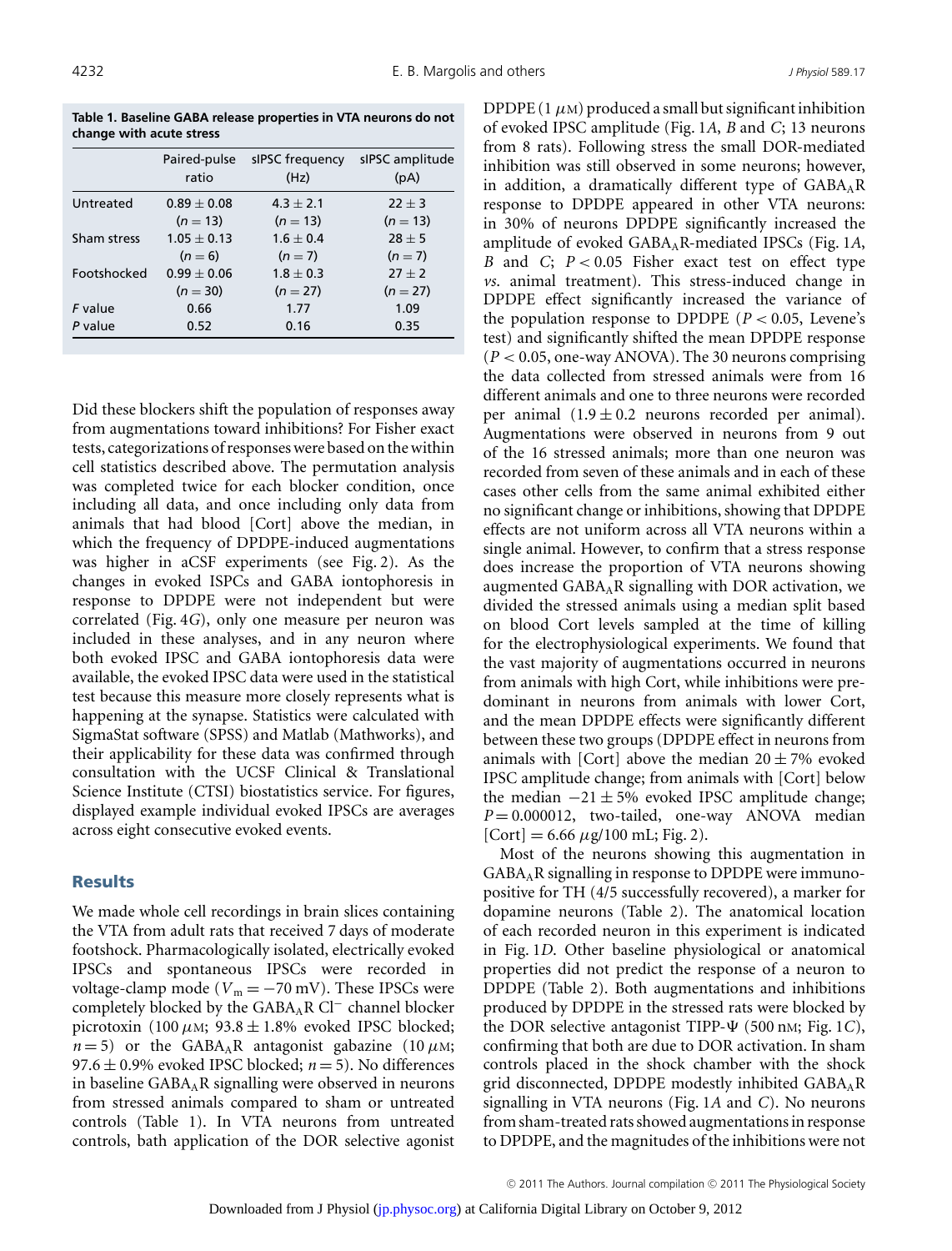

#### **Figure 1. Stress changes DOR signalling in the VTA**

*Aa*, examples of traces from individual neurons. Time course of drug effect from the same example neuron displayed both as individual measurements (Ab) and in 30 s bins (Ac). Grey boxes: application of DPDPE (1 μM). Red boxes: time of DPDPE trace displayed in *Aa*. In unstressed rats receiving no treatment, the DOR agonist DPDPE caused minimal inhibition of electrically evoked GABAAR signalling. Following stress, DPDPE caused a significant increase in GABAAR signalling in 30% of VTA neurons. For sham-stress rats the shock grid was disconnected. *B*, summary time course data across the different labelled populations of neurons. *C*, distributions of DPDPE effects from each condition; open symbols, decrease (within neuron ANOVA, *P* < 0.05); black symbols, increase (*P <* 0.05); grey symbols, no significant change. Far right: the DOR selective antagonist TIPP- $\Psi$  (500 nm) blocked the DPDPE effects in neurons from stressed rats. *D*, locations of the neurons recorded in horizontal brain slices containing the VTA with the effect type coded in grayscale as in *C*. MT, medial terminal nucleus of the accessory optic tract; mt, mammillary tract; IPF, interpeduncular fossa.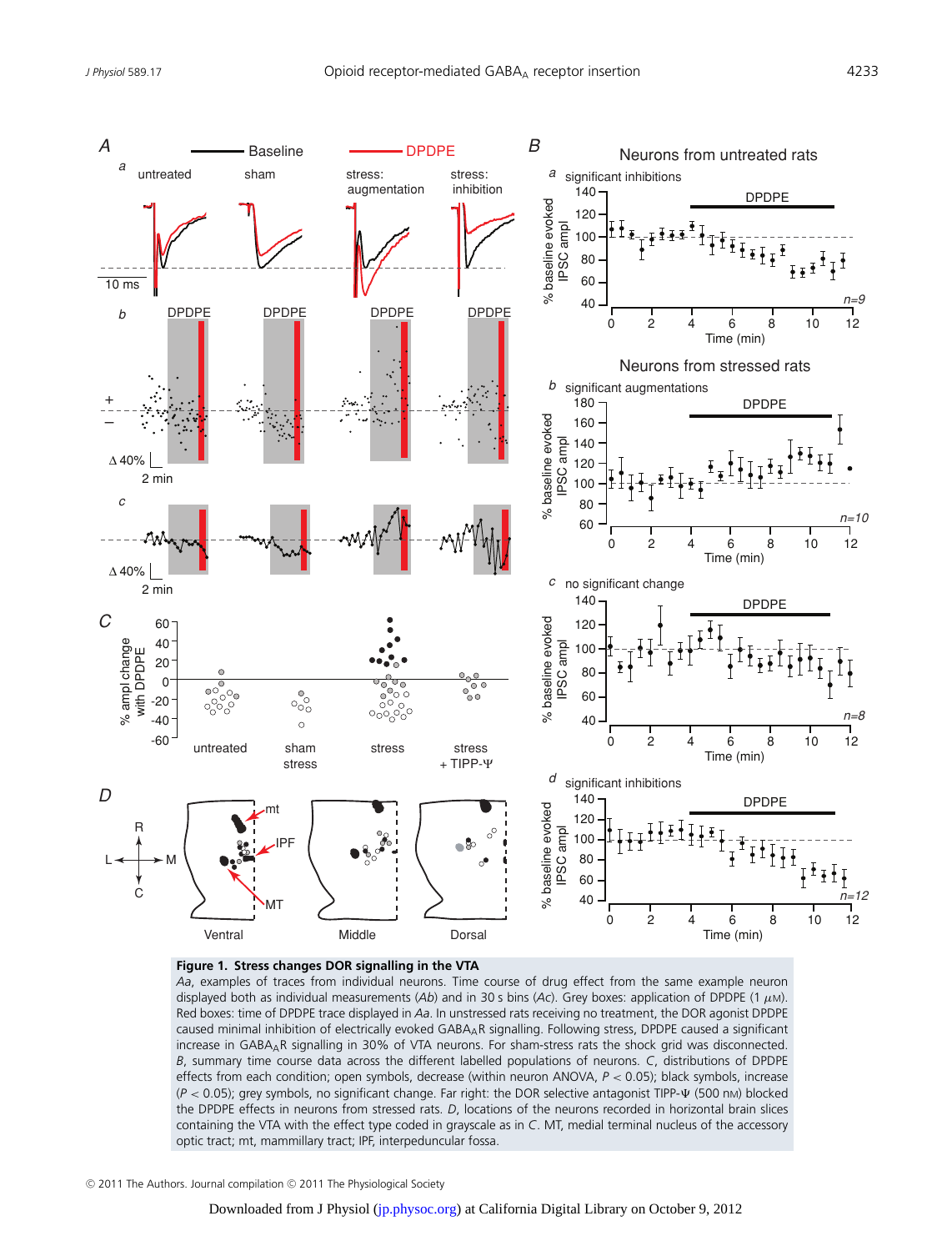|                                        | DPDPE inhibition of<br>$GABAAR$ signalling | DPDPE augmentation of<br>$GABAAR$ signalling | No change with DPDPE<br>in $GABAAR$ signalling | F                               | P    |
|----------------------------------------|--------------------------------------------|----------------------------------------------|------------------------------------------------|---------------------------------|------|
| $TH(+)$                                | 2/6                                        | 4/5                                          | 2/5                                            | $\hspace{0.1mm}-\hspace{0.1mm}$ | 0.24 |
| $I_h(+)$                               | 8/12                                       | 8/9                                          | 5/7                                            | $\hspace{0.05cm}$               | 0.19 |
| $Ih$ magnitude (step to $-120$ mV; pA) | $167 \pm 86$                               | $79 \pm 33$                                  | $69 \pm 51$                                    | 0.57                            | 0.58 |
| Neuron size ( $\mu$ m <sup>2</sup> )   | $211 \pm 18$                               | $189 \pm 33$                                 | $170 \pm 19$                                   | 0.39                            | 0.68 |
|                                        | $(n=9)$                                    | $(n=9)$                                      | $(n=3)$                                        |                                 |      |
| sIPSC amplitude (pA)                   | $28 \pm 3$                                 | $24 \pm 3$                                   | $26 \pm 5$                                     | 0.45                            | 0.65 |
|                                        | $(n=9)$                                    | $(n=9)$                                      | $(n=3)$                                        |                                 |      |
| sIPSC frequency (Hz)                   | $1.7 \pm .2$                               | $1.3 \pm .4$                                 | $2.8 \pm 1.9$                                  | 1.26                            | 0.31 |
|                                        | $(n=9)$                                    | $(n=9)$                                      | $(n=3)$                                        |                                 |      |
| Evoked IPSC amplitude (pA)             | $170 \pm 25$                               | $125 \pm 21$                                 | $247 \pm 67$                                   | 2.41                            | 0.11 |
|                                        | $(n = 12)$                                 | $(n = 10)$                                   | $(n = 8)$                                      |                                 |      |
| Evoked IPSC $\tau_{weighted}$          | $0.0122 \pm .0009$                         | $0.0116 \pm .0010$                           | $0.0144 \pm .0022$                             | 1.09                            | 0.35 |
|                                        | $(n = 12)$                                 | $(n = 10)$                                   | $(n = 8)$                                      |                                 |      |
| $R_i$                                  | $480 \pm 110$                              | $380 \pm 50$                                 | $660 \pm 150$                                  | 1.55                            | 0.23 |
|                                        | $(n = 12)$                                 | $(n = 10)$                                   | $(n = 8)$                                      |                                 |      |
| Holding current (pA)                   | $-48 \pm 22$                               | $-37 \pm 21$                                 | $-84 \pm 52$                                   | 0.56                            | 0.58 |
|                                        | $(n = 12)$                                 | $(n = 10)$                                   | $(n=8)$                                        |                                 |      |
| Paired-pulse ratio                     | $0.94 \pm .11$                             | $1.04 \pm .07$                               | $1.03 \pm .12$                                 | 0.31                            | 0.73 |
|                                        | $(n = 12)$                                 | $(n = 10)$                                   | $(n = 8)$                                      |                                 |      |
| GABA iontophoresis amplitude (pA)      | $182 \pm 42$                               | $119 \pm 17$                                 | n/a                                            | 1.29                            | 0.28 |
|                                        | $(n = 8)$                                  | $(n=5)$                                      |                                                |                                 |      |

**Table 2. Neural properties do not predict the DPDPE-induced changes in GABAAR signalling in VTA neurons from stressed animals**

statistically different from those in neurons from untreated rats  $(P = 0.13$ , one-way ANOVA; 6 neurons from 4 rats). Importantly, Cort levels in sham-treated rats were not elevated above control rats (Fig. 2*A*). Therefore, the DPDPE-induced increase in GABAAR signalling requires



**Figure 2. Footshock stress causes an increase in blood Cort levels, and elevated Cort increases the probability of observing a DOR-mediated increase in GABAAR signalling** *A*, Cort levels in stressed animals were significantly elevated compared to Cort levels in control, untreated animals. Blood Cort levels were sampled when animals were killed for recordings. *B*, when rats in the stress group are divided by a median split according to Cort values, there is a significant difference between the mean DPDPE effects in the two groups, with the vast majority of DPDPE-induced increases in GABAAR signalling occurring in neurons from animals with higher Cort. ∗*P* < 0.05, ∗∗*P* < 0.0005.

significant stress, and handling or contextual novelty are insufficient to produce either the physiological change or the increase in Cort.

Given that opioid receptor activation, including DOR activation, can presynaptically inhibit GABA release in many brain regions including the VTA (Margolis *et al.* 2008*a*), we tested whether DPDPE caused changes in PPR or sIPSCs that would indicate that the observed inhibitions or augmentations were due to presynaptic changes in the probability of neurotransmitter release. We found no significant correlation between the change in PPR and the change in evoked IPSC amplitude (Fig. 3*A*,  $r = 0.28$  *P* = 0.13, *n* = 30). Testing augmentations and inhibitions separately also did not reveal changes in PPR among neurons with significantly augmented or inhibited evoked IPSC amplitudes  $(P = 0.74$ , paired *t* test,  $n = 10$ ;  $P = 0.11$ , paired *t* test,  $n = 12$ , respectively), nor was there a relationship between change in PPR and evoked IPSC amplitude in either subset of neurons (augmentations  $r = 0.35$ ,  $P = 0.33$ ,  $n = 10$ ; inhibitions  $r = 0.06$ ,  $P = 0.85$ ,  $n = 12$ ). In neurons from stressed animals, there was no mean change in sIPSC frequency or amplitude with DPDPE (baseline frequency  $1.7 \pm 0.3$  Hz, DPDPE frequency  $1.5 \pm 0.2$  Hz, *P* = 0.27, *n* = 24; baseline amplitude  $27.3 \pm 2.2$  pA, DPDPE amplitude  $28.4 \pm 2.6 \text{ pA}$ ,  $P = 0.50$ ,  $n = 24$ ). Again, we did not find a correlation between the DPDPE-induced change in sIPSC frequency and the change in evoked IPSC amplitude (Fig. 3*B*,  $r = 0.20$ ,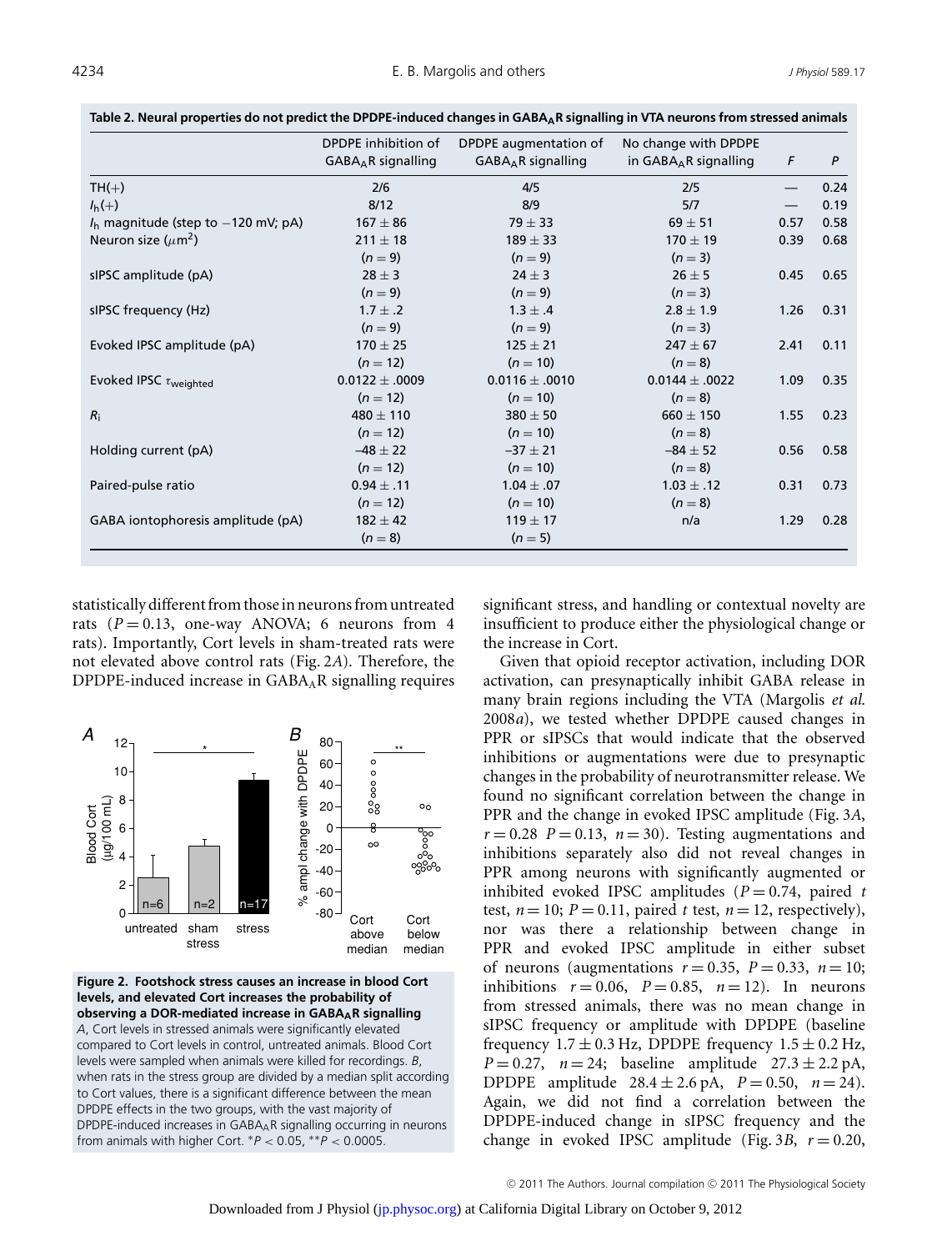$P = 0.41$ ,  $n = 19$ ; nor did DPDPE cause a shift in the mean sIPSC frequency in the subset of neurons with significant augmentations ( $P = 0.69$ , paired *t* test,  $n = 8$ ) or yield a change that correlated with the change in evoked IPSC amplitude  $(r=0.30, P=0.47, n=8)$ . Similarly, there was no change in sIPSC frequency among neurons with significant inhibitions of evoked IPSCs  $(P = 0.54$ , paired *t*-test,  $n = 8$ ) but there was a trend towards a correlation between the inhibition of evoked IPSC amplitude and sIPSC frequency ( $r = 0.66$ ,  $P = 0.08$ ,  $n = 8$ ). Finally, while there was also no relationship between the DPDPE-elicited change in sIPSC amplitude and that in evoked IPSC amplitude across all neurons or among neurons with significant inhibitions of evoked IPSCs (Fig. 3*C*; all neurons  $r = 0.28$ ,  $P = 0.24$ , linear regression,  $n = 19$ ; inhibitions  $P = 0.63$  paired t test,  $r = 0.13$ ,  $P = 0.76$  linear regression,  $n = 8$ ), there was a trend toward an increase in sIPSC amplitude in neurons where the evoked IPSC amplitude increased  $(P = 0.06$ paired *t* test,  $r = 0.35$ ;  $P = 0.4$  linear regression,  $n = 8$ ). Together, these data do not support the hypothesis that either the DPDPE-mediated increases or decreases in GABAAR signalling are due to effects on neurotransmitter release, therefore raising the possibility that these effects are primarily postsynaptic.

To directly test whether postsynaptic DOR activation increases GABAAR signalling, we measured GABAAR-mediated responses to iontophoretically applied GABA in either stressed or untreated rats (Fig. 4). GABAAR responses were isolated by including the  $GABA_BR$  antagonist CGP35348 in the aCSF (50  $\mu$ M); the remaining iontophoretic GABA signal was antagonized

by picrotoxin (100  $\mu$ M; 88.4  $\pm$  10.0% blocked,  $n = 5$ ) or gabazine (10  $\mu$ M; 96.4  $\pm$  1.5% blocked, *n* = 6). In several cases, both electrically and iontophoretically evoked responses were collected in the same neuron. Consistent with postsynaptic sites of action, DPDPE elicited both increases and decreases in the amplitude of the responses to GABA iontophoresis in VTA neurons from stressed rats (Fig. 4*A*–*D*). Although DPDPE induced similar inhibitions of iontophoretic  $GABA_A R$  currents in stressed rats and untreated rats, augmentations were only observed in stressed rats (Fig. 4*D*). In neurons where the electrically evoked  $GABA_AR$  signal was augmented by DPDPE, the response to GABA iontophoresis was concurrently increased, and in neurons where the electrically evoked IPSCs were inhibited, the iontophoretic response also decreased. In fact, there was a significant positive correlation between these two measures across the full range of DPDPE effects with a slope of 1 (slope =  $1.0 \pm 0.4$ , Fig. 4*E*), confirming that the changes observed in the evoked IPSC experiments are indeed due to a change in postsynaptic  $GABA_AR$ signalling. There was no such relationship in neurons from untreated rats (Fig. 4*F*).

To confirm that presynaptic opioid receptor activation can change the evoked IPSC amplitude without affecting the GABA iontophoresis signal, we tested VTA neurons from untreated rats with the MOR selective agonist DAMGO, which has been shown to inhibit evoked IPSCs onto VTA neurons by decreasing the probability of release at presynaptic GABA terminals (Margolis *et al.* 2008*a*). In the present experiments, DAMGO (500 nM) caused a large decrease in the amplitude of evoked



**Figure 3. There is no relationship between DPDPE-induced changes in measures of probability of release and evoked GABAAR IPSC amplitudes**

*A*, change in evoked IPSC amplitude plotted against PPR. A shift towards paired-pulse depression would be expected with an increase in probability of release. *B*, changes in evoked IPSC amplitude plotted against the change in sIPSC frequency in response to DPDPE. Changes in probability of release should also be reflected in changes in sIPSC frequency. *C*, changes in evoked IPSC amplitude plotted against the change in sIPSC amplitude with DPDPE. Cells are colour-coded by within cell statistics on evoked IPSC changes in response to DPDPE: open symbols, significant decrease; black symbols, significant increase; grey symbols, no change. Crosshairs indicate the mean ± SEM among neurons with either significantly decreased (open) or significantly increased (black) evoked ISPCs.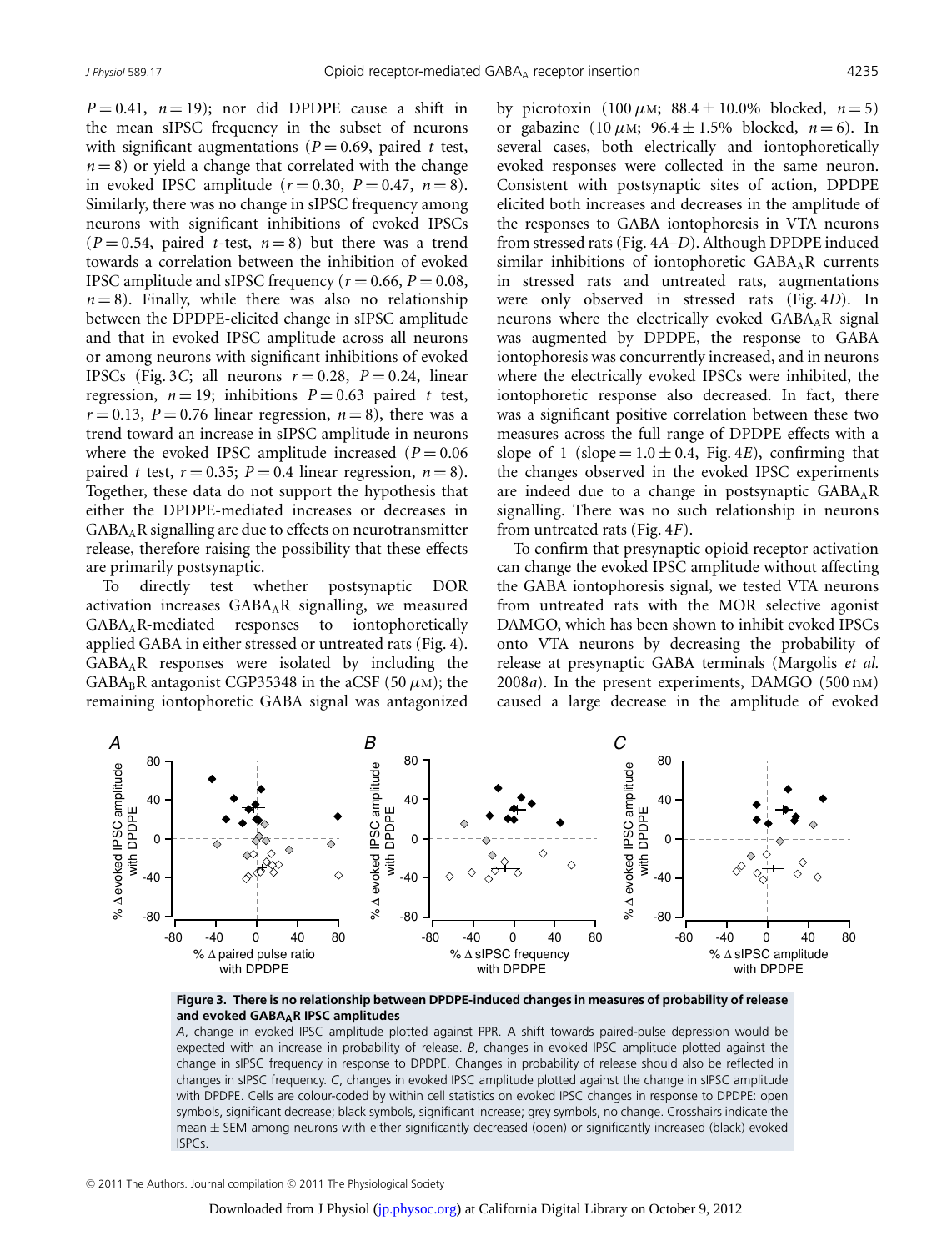IPSCs, but no concurrent change in the response to GABA iontophoresis (Fig. 4*G*), confirming that these two experimental measures can respond independently when GABA release is presynaptically inhibited.

We next investigated the signalling pathway elements underlying DOR activation that results in an increase in GABAAR signalling. For these experiments, 77% of the rats used had blood Cort levels above 6.66  $\mu$ g/100 mL, increasing the likelihood of observing DPDPE-induced increases in  $GABA<sub>A</sub>R$  signalling if the probed signalling pathway element did not contribute to this synaptic effect. Two possibilities for the increase in GABAAR currents are an increase in the number of  $GABA<sub>A</sub>Rs$ available in the synapse to signal, or an increase in GABAARCl<sup>−</sup> conductance.We chose to firstinvestigate the former possibility. We tested whether blocking  $GABA_AR$  insertion blocked the DOR-mediated augmentation of GABAAR signalling with *N*-ethylmaleimide (NEM), which blocks the NEM-sensitive fusion factor (NSF), thus preventing the docking and fusion of vesicles delivering new GABAARs to the cell membrane (Zhao *et al.* 2007). Intracellular delivery of NEM (50  $\mu$ M) through the recording pipette prevented the DOR-mediated enhancement of  $GABA<sub>A</sub>R$  signalling ( $P = 0.057$ , Fisher exact test;  $P = 0.021$ , permutation analysis;  $P = 0.002$ , permutation analysis limited to data from rats with elevated [Cort]; Fig. 5). Because of the possibility of non-selective actions of NEM (Asano & Ogasawara, 1986), we also tested whether the augmentation was blocked with brefeldin A, which prevents vesicles, including those containing  $GABA<sub>A</sub>Rs$ , from exiting the Golgi complex to traffic to the plasma membrane by inhibiting the function



#### **Figure 4. DORs modulate VTA GABAAR signalling postsynaptically**

GABA was iontophoresed onto the recorded neuron in order to directly test GABAAR function independent of terminal release probability. *A*, top: example responses to GABA iontophoresis during baseline and in the presence of DPDPE (1 μM); bottom: time course of DPDPE-elicited change in GABAAR response in the same example neurons. In stressed, but not untreated, rats DPDPE caused a significant increase (*P* < 0.05, red) in responses to GABA iontophoresis, indicating a postsynaptic site of action of DPDPE. *B*, population time course data across all neurons with a significant increase in GABA iontophoresis response with DPDPE ( $n = 6$ ). *C*, population time course data across all neurons from stressed animals where DPDPE significantly decreased the amplitude of the response to GABA iontophoresis. *D*, distributions of changes in responses to GABA iontophoresis. Filled symbols, augmentation (*P* < 0.05); open symbols, inhibition (*P* < 0.05); grey symbols, no change (*P* > 0.05). The DPDPE-induced change in GABA iontophoresis amplitude correlated with the change in evoked GABAAR-mediated IPSCs when both were measured in the same neuron from stressed *E*, but not untreated *F*, animals. *G*, the μ opioid agonist DAMGO caused a decrease in the evoked IPSC amplitude (filled circles), but did not change the GABA iontophoresis amplitude (filled squares), indicating a presynaptic site of action ( $n = 5$ ).

© 2011 The Authors. Journal compilation © 2011 The Physiological Society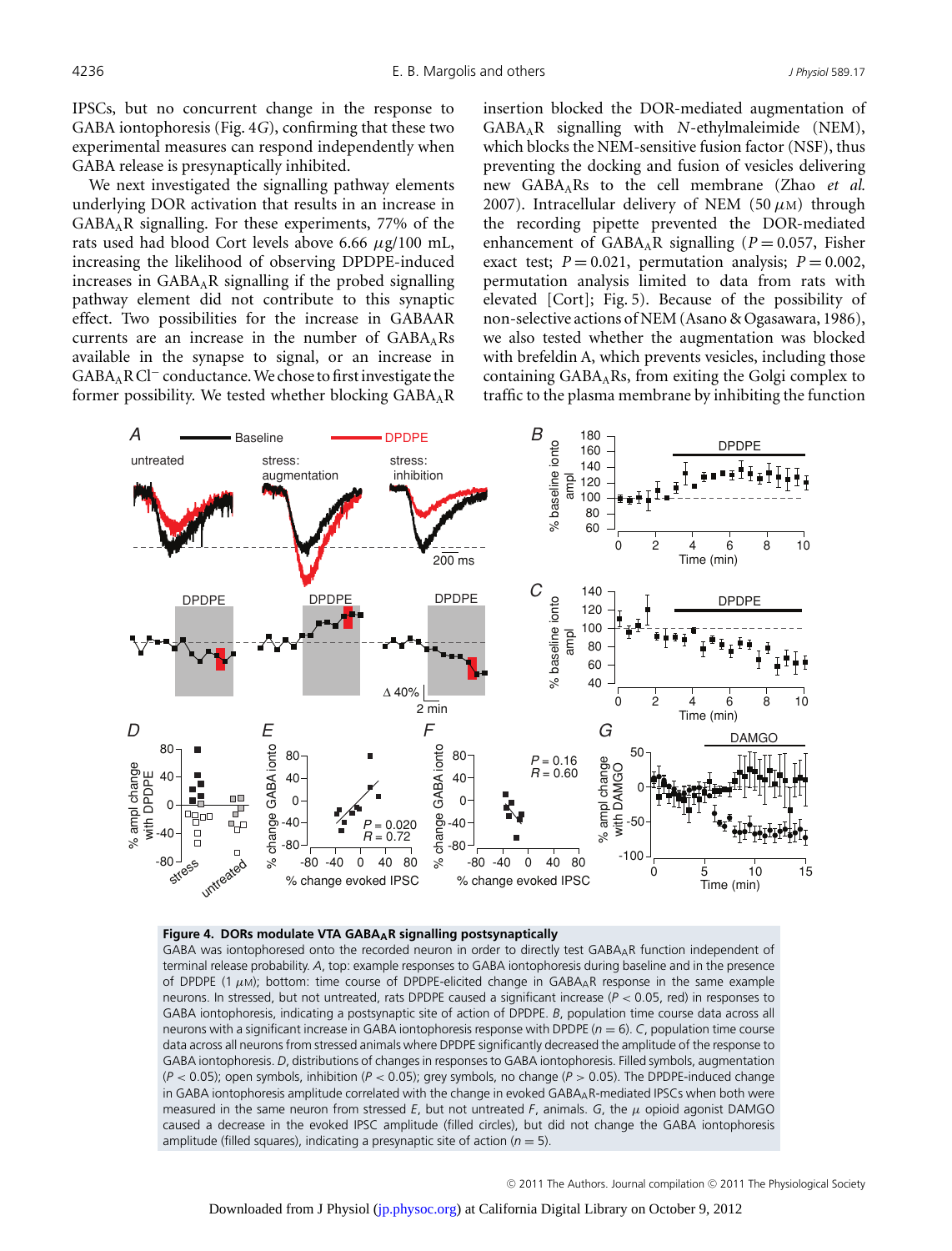of brefeldin A-inhibited guanine nucleotide-exchange protein 2 (BIG2) (Charych *et al.* 2004). When the neurons were loaded with brefeldin A (200 nM) through the recording pipette, the augmentations were also abolished  $(P = 0.057$ , Fisher exact test;  $P = 0.007$ , permutation analysis;  $P = 0.002$ , permutation analysis limited to data from rats with elevated [Cort]; Fig. 5). These observations directly support the hypothesis that the increase in  $GABA<sub>A</sub>R$  signalling we observed with DOR activation is due to the insertion of  $GABA<sub>A</sub>Rs$  in the plasma membrane.

 $GABA<sub>A</sub>Rs$  are typically inserted into the plasma membrane extra-synaptically prior to being transported to the synapse (Thomas *et al.* 2005; Bogdanov *et al.* 2006). As the iontophoretic signal reflects both extra-synaptic and synaptic GABAARs, while evoked IPSCs are mainly synaptic events, the increase in GABA iontophoresis amplitude should appear prior to the increase in evoked IPSC amplitude (if the transport from extra-synaptic to synaptic sites is sufficiently slow compared to our sampling rate). We analysed the time for the DPDPE effect to reach its half-maximal response in each individual cell by fitting the raw data with a sigmoid curve. Across neurons with augmented  $GABA<sub>A</sub>R$  signalling, the half-maximal response was reached significantly earlier in the iontophoresis responses compared to the evoked IPSC responses (iontophoresis:  $1.0 \pm 0.4$  min; evoked IPSC:  $3.6 \pm 0.7$  min;  $P < 0.05$ , two-tailed, one-way ANOVA; Fig. 6*A* and *B*). This was not the case for the inhibitions ( $P > 0.05$ , two-tailed, one-way ANOVA; Fig. 6*C*). Therefore, the timing of the DPDPE-induced increases in GABAAR signalling is also consistent with DOR activation causing insertion of  $GABA<sub>A</sub>Rs$  into the plasma membrane.

We next wanted to determine which kinase(s) might be involved in this signalling pathway. Opioid receptors can activate serine/threonine kinases, and so we first tested the non-selective serine/threonine kinase inhibitor by including H7 in our recording pipette solution (10  $\mu$ M). While the DPDPE-mediated augmentations appeared to remain intact  $(P = 0.51$ , Fisher exact test;  $P = 0.70$ , permutation analysis;  $P = 0.26$ , permutation analysis limited to data from rats with elevated [Cort]; Fig. 5), H7 treatment minimized DPDPE-mediated inhibitions. As H7 is not a very selective compound, we also tested the effect of incubating the slices in the PKC inhibitor bisindolylmaleimide I (BIS;  $1 \mu$ M; mean incubation,  $49 \pm 3$  min) prior to recording. This treatment also did not block the DPDPE-induced increases in  $GABA_AR$  signalling  $(P = 0.31$ , Fisher exact test;  $P = 0.93$ , permutation analysis;  $P = 0.62$ , permutation analysis limited to data from rats with elevated [Cort]; Fig. 5), but also appeared to diminish DPDPE-induced inhibition of  $GABA_AR$ signalling in stressed animals.

In spite of the H7 results, another protein kinase that could potentially contribute to the augmentations is the serine/threonine kinase Akt (protein kinase B), particularly because the PI3-Akt pathway promotes membrane insertion of GABA<sub>A</sub>Rs, possibly through direct phosphorylation of the receptors (Wang *et al.* 2003). GPCRs can activate Akt (Murga *et al.* 2000) and, in cell culture, opioid receptors can activate Akt and its upstream kinase PI3K (Shahabi *et al.* 2006; Onali *et al.* 2010; Olianas *et al.* 2011*a*,*b*). We therefore tested whether



Figure 5. DOR activation causes postsynaptic insertion of GABA<sub>A</sub>Rs through G-protein-independent **activation of the PI3K–Akt pathway**

Changes in evoked IPSC or GABA iontophoresis amplitude in response to DPDPE (1  $\mu$ M) in the presence of different pathway blockers. In some cases evoked and iontophoresis data were collected in the same neuron. NEM (*n* = 8 neurons) and brefeldin A ( $n = 7$ ), which block vesicle trafficking, blocked augmentations of GABA<sub>A</sub>R signalling. Alternatively, incubating the slices in the protein kinase inhibitor H7 ( $n = 8$ ) or the PKC inhibitor BIS-1 ( $n = 5$ ) diminished the DPDPE-induced inhibitions. The PI3K blockers wortmannin (wort; *n* = 8) and LY249002 (*n* = 10) blocked DOR-mediated augmentations of GABAAR signalling. The Akt1,2 blocker AKT inhibitor VIII also prevented DPDPE-mediated increases in GABAAR signalling (*n* = 7). GDP-β-S, which blocks G-protein signalling, did not change DPDPE responses in stressed rats (*n* = 13). Dynasore, which inhibits dynamin-mediated endocytosis, did not alter DPDPE signalling (*n* = 6). Open symbols, decrease (*P* < 0.05); black symbols, increase (*P* < 0.05); grey symbols, no change.

© 2011 The Authors. Journal compilation © 2011 The Physiological Society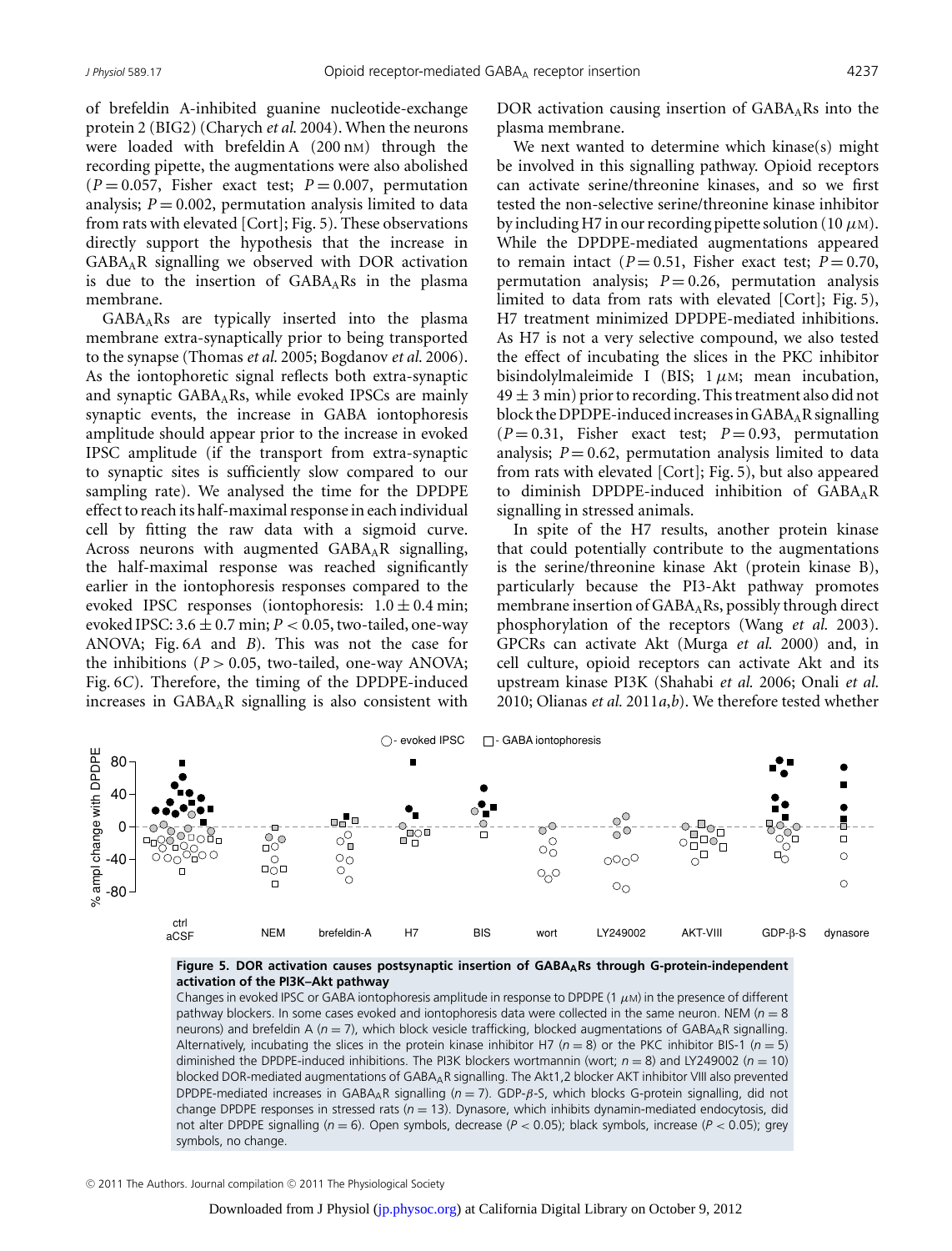activation of the PI3K–Akt pathway by DORs leads to the stress-induced augmentation of  $GABA_AR$  signalling. We measured evoked IPSCs following incubation of VTA slices from stressed rats with two different PI3K inhibitors: LY249002 (10  $\mu$ M, mean incubation, 50  $\pm$  6 min prior to DPDPE) or wortmannin (500 nM, mean incubation, 56  $\pm$  5 min prior to DPDPE). Both wortmannin ( $P = 0.04$ , Fisher exact test;  $P = 0.006$ , permutation analysis;  $P = 0.002$ , permutation analysis limited to data from rats with elevated [Cort]) and LY249002 ( $P = 0.02$ , Fisher exact test;  $P = 0.008$ , permutation analysis;  $P = 0.003$ , permutation analysis limited to data from rats with elevated [Cort]) prevented any neurons from exhibiting a DPDPE-mediated increase in evoked IPSCs (Fig. 5). We also tested whether blocking Akt prevented augmentations of both electrically and iontophoretically evoked  $GABA_AR$ responses. An Akt antagonist (AKT inhibitor VIII) blocked the DPDPE-induced increases in both of these measures, consistent with the PI3K blocker data  $(5 \mu M, \text{mean})$ incubation,  $50 \pm 12$  min;  $P = 0.057$ , Fisher exact test;  $P = 0.09$ , permutation analysis;  $P = 0.01$ , permutation analysis limited to data from rats with elevated [Cort]; Fig. 5).

The classical model of opioid receptor signalling requires activation of inhibitory  $G_i$ <sub>/0</sub>-proteins. In cell culture, MOR and DOR activation can lead to phosphorylation of Akt through Gi/o-protein activation (Polakiewicz *et al.* 1998; Olianas *et al.* 2011*a*,*b*). However, GPCRs can also signal through G-protein-independent pathways (Defea, 2008). Since the consequences of DOR activation reported here differ from any previously reported opioid receptor signalling, we decided to test whether these effects were G-protein dependent. To do so, we replaced GTP with the non-hydrolysable GTP analogue GDP- $\beta$ -S (500  $\mu$ M) in our internal solution to inhibit G-protein signalling. In stressed rats, GDP-β-S did not block DPDPE-mediated augmentations or inhibitions of GABA<sub>A</sub>R signalling ( $P = 0.59$ , Fisher exact test;  $P = 0.83$ , permutation analysis;  $P = 0.47$ , permutation analysis limited to data from rats with elevated [Cort]; Fig. 5). Since GDP- $\beta$ -S did not reduce either DPDPE effect, as a positive control we performed experiments to confirm that it could in fact block G-protein signalling in our preparation. We tested neurons from untreated rats for responses to the GABA<sub>B</sub> receptor agonist baclofen (1  $\mu$ M), which should cause a postsynaptic  $G_i/0$ -protein-mediated inhibition through activation of a GIRK in VTA neurons. In 4/4 neurons the hyperpolarization induced by baclofen with control internal solution was clearly absent when GDP- $\beta$ -S was included in the internal solution (Fig. 7), confirming that G-protein signalling was adequately blocked by GDP- $\beta$ -S. Therefore, not only is this the first demonstration of a link between agonist binding to a prototypical GPCR and GABAAR insertion, but these data also show that this DOR response depends upon a novel G-protein-independent signalling pathway.



**Figure 6. The time courses of evoked IPSC and GABA iontophoresis show that the change in GABAAR signalling is detectable in GABA iontophoresis prior to the change in evoked IPSCs**

*A*, individual trial examples of evoked IPSCs (top) and iontophoresis (middle) correspond to the indicated time points (bottom) from a single neuron. In this neuron, the DPDPE-induced change in GABAAR signalling commences over 1 min earlier in the GABA iontophoresis measurements (filled squares) than in the evoked IPSC measurements (open circles). *B*, summary across all neurons with DPDPE-induced augmentations of GABAAR signalling shows a change in the iontophoretic amplitude prior to that in the evoked IPSC amplitude across all neurons. Inset, sigmoid fits of the onset of DPDPE effects in each of the evoked IPSC data (grey) and GABA iontophoresis (black) experiments showing that the effect occurs earlier in GABA iontophoresis experiments compared to evoked IPSC experiments. *C*, in neurons where DPDPE caused an inhibition of GABA<sub>A</sub>R signalling, the time courses of the changes in GABA iontophoresis and electrically evoked IPSC amplitudes are overlapping. Inset, the timing of the fitted sigmoid curves of the drug effect onsets are overlapping for GABA iontophoresis and evoked IPSCs among DPDPE-mediated inhibitions.

© 2011 The Authors. Journal compilation © 2011 The Physiological Society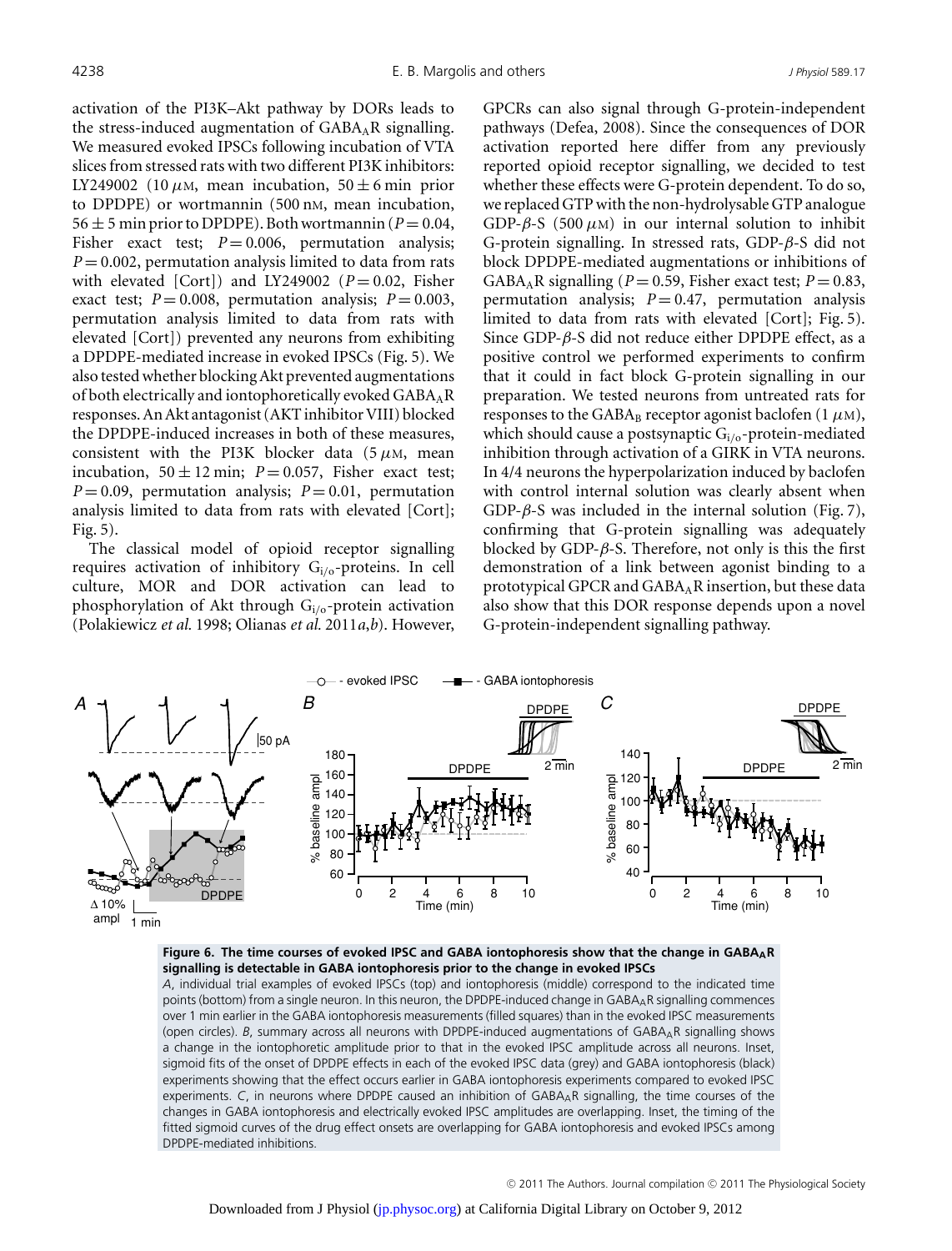For our final experiment, since we found that the augmentations were due to receptor insertion into the plasma membrane, we wanted to rule out the possibility that the inhibitions were due to GABAAR internalization. We therefore incubated slices in the cell-permeable dynamin inhibitor dynasore (40  $\mu$ M; mean incubation,  $25 \pm 4$  min), which should block endocytosis of GABA<sub>A</sub>R receptors. There was no effect of dynasore on the DPDPE-mediated inhibition of  $GABA_A R$  signalling in stressed rats  $(P = 0.35$ , Fisher exact test;  $P = 0.74$ , permutation analysis;  $P = 0.47$ ; Fig. 5).

#### **Discussion**

Opioid receptors are prototypical GPCRs and activation of postsynaptic opioid receptors typically produces robust inhibition of neurons through activation of intracellular G-proteins leading to increases in GIRK currents (Williams *et al.* 2001). This opioid effect and others, including inhibition of adenylyl cyclase and inhibition of neurotransmitter release through activation of voltage-dependent  $K^+$  currents, are typically mediated by  $G_{i/o}$ -type proteins. On the other hand, it has recently been shown that GPCRs can signal in a variety of ways beyond the established G-protein pathways (Woehler & Ponimaskin, 2009). However, most reported observations of such signalling pathways have been in cultured cells. For opioid receptors in particular, while some studies in cell culture indicate that opioid receptors can signal independently of G-proteins (Twitchell & Rane, 1994; Shi *et al.* 2000), almost all studies conducted in neural tissue have only shown opioid effects that are G-protein mediated (but see Abdulla & Smith, 1997; Iegorova *et al.* 2010).

The experiments described here provide strong evidence that in stressed rats, DOR activation increases synaptic GABAAR density by activating a G-protein-independent, PI3K-Akt-dependent pathway (Fig. 8). These experiments also suggest that PKC is involved in the DPDPE-mediated inhibition of  $GABA_A R$ signalling. One possible postsynaptic mechanism for a decrease in GABAAR efficacy could be phosphorylation of the receptor, which can occur through PKC activation (Leidenheimer *et al.* 1992). In fact, GPCR activation can lead to phosphorylation of  $GABA_ARs$ through PKC (Yamada & Akasu, 1996). In contrast to the augmentations, the fitted drug onset curves for GABA iontophoresis and electrically evoked IPSCs were completely overlapping for the DPDPE-induced inhibitions (mean time to 50% DPDPE effect on GABA iontophoresis:  $3.2 \pm 0.6$  min; on evoked IPSCs:  $2.4 \pm 0.4$  min;  $P = 0.23$ ; Fig. 6*C* inset). This suggests that the DPDPE-induced change in  $GABA_AR$  signalling is either only occurring at the synapse or is simultaneously occurring at all GABAARs, regardless of whether they are synaptic or extrasynaptic. Interestingly, our GDP-β-S



**Figure 8.** *δ* **Opioid receptor signalling in the VTA depends upon the state of the animal**

In untreated rats, DOR activation in the VTA causes a postsynaptic decrease in GABAAR signalling that is probably mediated by PKC. In stressed rats, while some VTA neurons show this postsynaptic inhibition, in other neurons a different signalling pathway becomes active: DOR activation now increases GABAAR signalling through a PI3K-Akt pathway that probably causes the insertion of new GABAARs into the synapse. In ethanol-consuming rats a different DOR effect is dominant: presynaptic inhibition of neurotransmitter release. While in ethanol-consuming rats it appears that the GABA inputs to all VTA neurons develop this DOR-mediated inhibition of GABA release (Margolis *et al.* 2008*a*), different subsets of VTA neurons express either the postsynaptic DOR augmentation or inhibition of GABAAR-mediated currents.





Neurons from age-matched untreated Lewis rats were recorded in current clamp  $(I = 0)$  with a potassium gluconate internal solution ((in mM): 123 potassium gluconate, 10 Hepes, 0.2 EGTA, 8 NaCl, 2 MgATP and 0.3 Na<sub>3</sub>GTP). The GABA<sub>B</sub>R agonist baclofen (1  $\mu$ M) caused a hyperpolarization in VTA neurons, probably mediated by GIRK. In neurons with GDP- $\beta$ -S included in the internal solution, baclofen caused a depolarization instead of a hyperolarization. This may be due to inhibition of GABA neurons in the slice which are firing spontaneously, therefore decreasing the activation of GABAARs on the recorded neurons (calculated *V*rev Cl<sup>−</sup> = −73 mV; baseline  $V_m = -49 \pm 3$  mV; Cruz *et al.* 2004).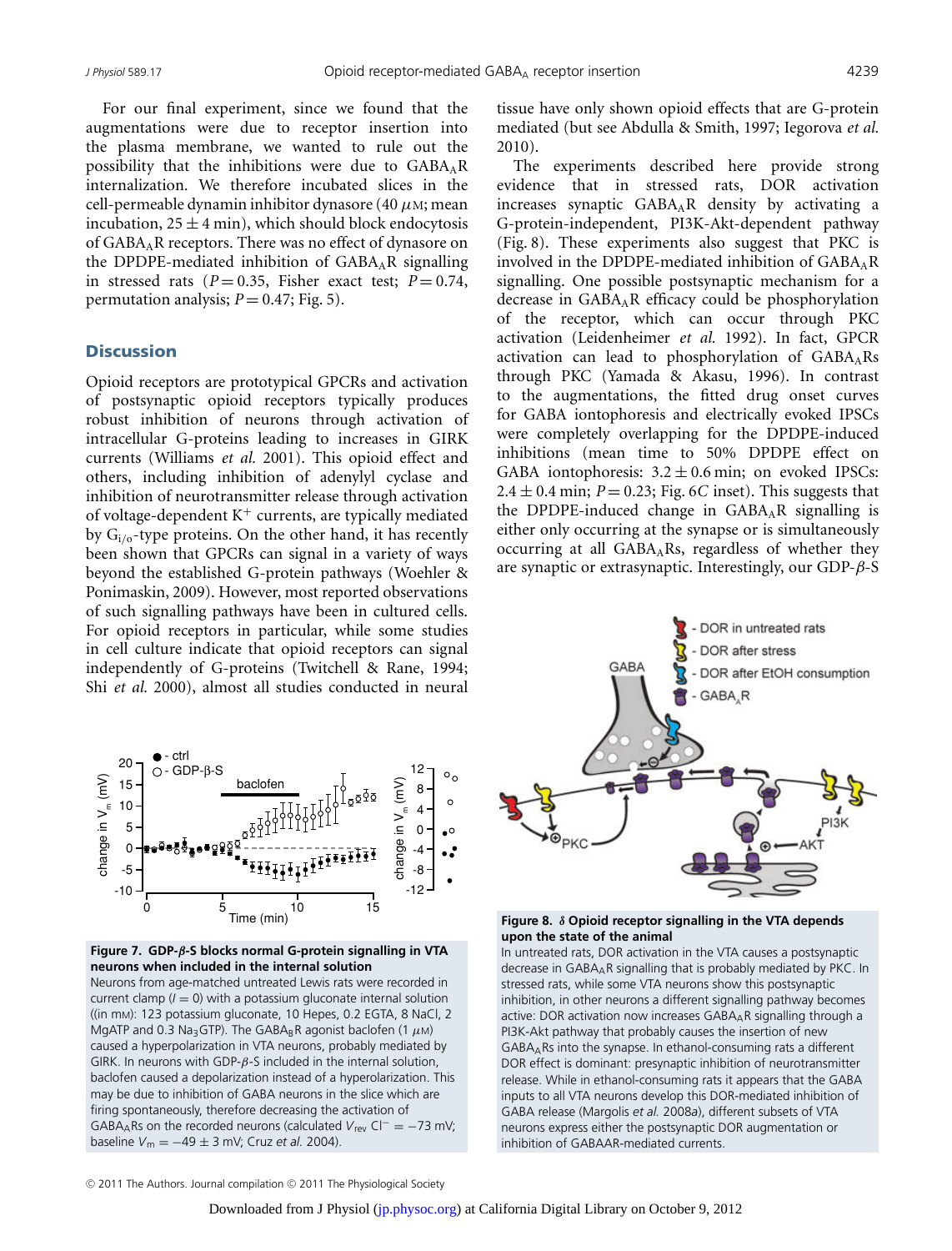data show that these inhibitions occur independently of G-protein signalling (Figs 5, 8).

Compared to the more commonly observed GIRK activation which tracks the time course of the DOR agonist action, the G-protein-independent mechanism of GABAAR insertion described here provides a potentially more flexible and temporally specific form of neural control than a slow postsynaptic increase in  $K^+$ conductance through GIRK activation. In the case of the effect reported here, the magnitude of the change in neuronal firing produced by the DOR-induced  $GABA_AR$ insertion will depend upon the timing of GABA release that occurs while the DOR agonist is acting. Fast  $GABA_AR$ synaptic events can be time-locked to other neural circuit activity with greater resolution than the slower GPCR signalling pathways. Further, neurotransmission will only be affected by this postsynaptic insertion of  $GABA_AR$  if there is co-occurring GABA release. Conversely, if there is ongoing GABA release that is presynaptically inhibited following elevated  $GABA_AR$  insertion, the magnitude of the disinhibitory effect of the reduced level of synaptic GABA will be greater. It is interesting also to note that this change in signalling was observed in a subset of VTA neurons. One possibility is that the VTA neurons in which these changes occur belong to a specific neural circuit. For example, we have shown that  $\kappa$  opioid receptor responses differ between VTA neurons projecting to the nucleus accumbens, medial prefrontal cortex and amygdala in control animals (Margolis *et al.* 2006*a*, 2008*b*). Presumably, an alteration in signalling specific to a subset of neurons with a particular projection target would allow selective control of particular behaviours.

We also observed a DOR-induced inhibition of GABAAR signalling in VTA neurons from both untreated and stressed animals (Figs 1 and 8). That the mechanism accounting for this effect was postsynaptic was surprising. Importantly, one consequence of such a postsynaptic mechanism is that while a presynaptic opioid-induced decrease in the probability of neurotransmitter release is likely to affect both GABA-containing vesicles as well as peptide-containing vesicles, the postsynaptic effect reported here can modulate GABA signalling without affecting neuropeptide release. Such a postsynaptic effect will also decrease  $GABA_AR$  signalling without affecting  $GABA_BR$  signalling, but a presynaptic inhibition of  $GABA$ release will affect both  $GABA_AR$  and  $GABA_BB$  activation. This postsynaptic mechanism for DOR also contrasts with the well-established and ubiquitous presynaptic MOR inhibition of GABA release onto VTA neurons. Given this presynaptic MOR effect, it is interesting to note that in untreated rats the release of endogenous opioids such as enkephalin would be expected to activate both MOR and DOR and could yield a synergy between the presynaptic MOR inhibition of GABA release and postsynaptic DOR inhibition of  $GABA_AR$  responses.

This mechanism of GABA signalling modulation is unique compared to other reported forms of GABAAR-mediated synaptic potentiation. For instance, in a variety of brain regions, including the VTA, long-term potentiation of GABA<sub>A</sub>R signalling has been reported. In the VTA, this phenomenon requires postsynaptic activation of NMDA receptors, which leads to retrograde signalling of the NO pathway and a presynaptic plasticity event (Nugent *et al.* 2007). Long-term depression of GABAAR signalling has also been reported in VTA neurons (Dacher & Nugent, 2010). Pretreating animals with morphine blocks both of these types of plasticity, in contrast to the DOR effects reported here that induce changes in  $GABA<sub>A</sub>R$  signalling.

There are a variety of possible behavioural consequences to the changes in signalling observed here in response to stress. First, building on our previous finding that a presynaptic DOR-mediated inhibition of GABA release onto VTA neurons (Fig. 8) is protective against elevated alcohol consumption (Margolis *et al.* 2008*a*), the DOR-mediated increase in  $GABA<sub>A</sub>R$  signalling in stressed rats could contribute to the elevated alcohol consumption induced by stress if the change is specific to the relevant circuit that regulates consumption (Volpicelli *et al.* 1990; Vengeliene *et al.* 2003; Funk *et al.* 2004; Matthews *et al.* 2008). Further studies will be required to examine this idea. Also, since decreasing GABA input onto dopaminergic neurons in the VTA is reinforcing, and elevated postsynaptic sensitivity to GABA release could increase the magnitude of the depolarization resulting from a presynaptic inhibition of neurotransmitter release, the increase in postsynaptic  $GABA<sub>A</sub>R$  response could intensify reinforcement. Alternatively, such an increase in GABAAR signalling could decrease the firing of VTA dopaminergic neurons, which could be aversive or could slow reinforcement learning.

Physiological and behavioural effects of DOR are revealed in the CNS when the animal's state has been altered by stressors or by pharmacological agents. For instance, both morphine exposure and ethanol consumption cause the up-regulation of DOR function on both GABA and glutamate terminals in a variety of brain regions (Hack *et al.* 2005; Margolis *et al.* 2008*a*; Bie *et al.* 2009*a*,*b*, 2010; Zhang & Pan, 2010). Here we have demonstrated that acute stress up-regulates DOR function and induces a novel postsynaptic signalling pathway: a G-protein-independent, Akt-mediated GABA<sub>A</sub>R insertion into the plasma membrane. We have also described another novel G-protein-independent postsynaptic DOR-mediated effect: inhibition of  $GABA_AR$ signalling that is mediated by PKC. Together these findings demonstrate that stress not only increases DOR function, it can also change both the signalling pathway recruited by DOR and the valence of the physiological effect of DOR activation on  $GABA_AR$  signalling.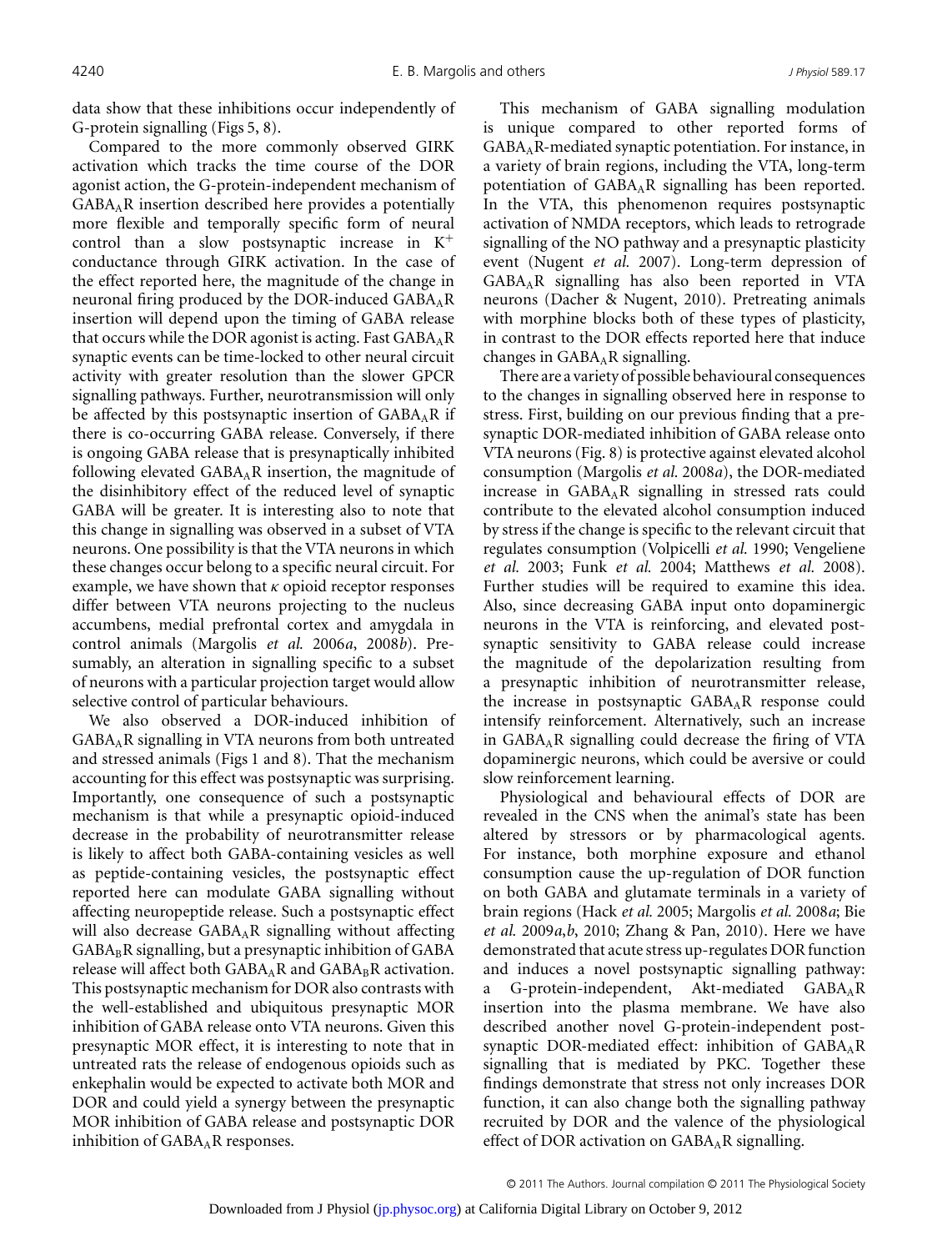## **References**

- Abdulla FA & Smith PA (1997). Nociceptin inhibits T–type  $Ca<sup>2+</sup>$  channel current in rat sensory neurons by a G-protein-independent mechanism. *J Neurosci* **17**, 8721–8728.
- Abood ME, Law PY & Loh HH (1985). Pertussis toxin treatment modifies opiate action in the rat brain striatum. *Biochem Biophys Res Commun* **127**, 477–483.
- Asano T & Ogasawara N (1986). Uncoupling of γ–aminobutyric acid B receptors from GTP-binding proteins by N-ethylmaleimide: effect of N-ethylmaleimide on purified GTP-binding proteins. *Mol Pharmacol* **29**, 244– 249.
- Bie B, Zhang Z, Cai YQ, Zhu W, Zhang Y, Dai J, Lowenstein CJ, Weinman EJ & Pan ZZ (2010). Nerve growth factor-regulated emergence of functional δ-opioid receptors. *J Neurosci* **30**, 5617–5628.
- Bie B, Zhu W & Pan ZZ (2009*a*). Ethanol-induced δ-opioid receptor modulation of glutamate synaptic transmission and conditioned place preference in central amygdala. *Neuroscience* **160**, 348–358.
- Bie B, Zhu W & Pan ZZ (2009*b*). Rewarding morphine-induced synaptic function of δ–opioid receptors on central glutamate synapses. *J Pharmacol Exp Ther* **329**, 290–296.
- Bogdanov Y, Michels G, Armstrong-Gold C, Haydon PG, Lindstrom J, Pangalos M & Moss SJ (2006). Synaptic GABAA receptors are directly recruited from their extrasynaptic counterparts. *EMBO J* **25**, 4381–4389.
- Charych EI, Yu W, Miralles CP, Serwanski DR, Li X, Rubio M & De Blas AL (2004). The brefeldin A-inhibited GDP/GTP exchange factor 2, a protein involved in vesicular trafficking, interacts with the β subunits of the GABA receptors. *J Neurochem* **90**, 173–189.
- Chen L & Huang LY (1991). Sustained potentiation of NMDA receptor-mediated glutamate responses through activation of protein kinase C by a μ opioid. *Neuron* **7**, 319–326.
- Cruz HG, Ivanova T, Lunn ML, Stoffel M, Slesinger PA & Luscher C (2004). Bi-directional effects of GABAB receptor agonists on the mesolimbic dopamine system. *Nat Neurosci* **7**, 153–159.
- Dacher M & Nugent FS (2010). Morphine-induced modulation of LTD at GABAergic synapses in the ventral tegmental area. *Neuropharmacology* (in press).
- Defea K (2008). β-Arrestins and heterotrimeric G-proteins: collaborators and competitors in signal transduction. *Br J Pharmacol* **153**, S298–S309.
- Drummond GB (2009). Reporting ethical matters in *The Journal of Physiology*: standards and advice. *J Physiol* **587**, 713–719.
- Fukuda K, Kato S, Morikawa H, Shoda T & Mori K (1996). Functional coupling of the  $\delta$ -,  $\mu$ -, and  $\kappa$ -opioid receptors to mitogen-activated protein kinase and arachidonate release in Chinese hamster ovary cells. *J Neurochem* **67**, 1309– 1316.
- Funk D, Vohra S & Le AD (2004). Influence of stressors on the rewarding effects of alcohol in Wistar rats: studies with alcohol deprivation and place conditioning. *Psychopharmacology (Berl)* **176**, 82–87.
- Gendron L, Lucido AL, Mennicken F, O'Donnell D, Vincent JP, Stroh T & Beaudet A (2006). Morphine and pain-related stimuli enhance cell surface availability of somatic δ-opioid receptors in rat dorsal root ganglia. *J Neurosci* **26**, 953–962.
- Gold MS & Levine JD (1996). DAMGO inhibits prostaglandin E2-induced potentiation of a TTX-resistant  $Na<sup>+</sup>$  current in rat sensory neurons *in vitro*. *Neurosci Lett* **212**, 83–86.
- Hack SP, Bagley EE, Chieng BC & Christie MJ (2005). Induction of δ-opioid receptor function in the midbrain after chronic morphine treatment. *J Neurosci* **25**, 3192– 3198.
- Iegorova O, Fisyunov A & Krishtal O (2010). G–protein-independent modulation of P-type calcium channels by μ-opioids in Purkinje neurons of rat. *Neurosci Lett* **480**, 106–111.
- Ingram SL & Williams JT (1994). Opioid inhibition of Ih via adenylyl cyclase. *Neuron* **13**, 179–186.
- Law PY, Wu J, Koehler JE & Loh HH (1981). Demonstration and characterization of opiate inhibition of the striatal adenylate cyclase. *J Neurochem* **36**, 1834–1846.
- Leidenheimer NJ, McQuilkin SJ, Hahner LD, Whiting P & Harris RA (1992). Activation of protein kinase C selectively inhibits the  $\gamma$ –aminobutyric acidA receptor: role of desensitization. *Mol Pharmacol* **41**, 1116–1123.
- Ma J, Zhang Y, Kalyuzhny AE & Pan ZZ (2006). Emergence of functional δ-opioid receptors induced by long-term treatment with morphine. *Mol Pharmacol* **69**, 1137–1145.
- Margolis EB, Coker AR, Driscoll JR, Lemaitre AI & Fields HL (2010). Reliability in the identification of midbrain dopamine neurons. *PLoS One* **5**, e15222.
- Margolis EB, Fields HL, Hjelmstad GO & Mitchell JM (2008*a*). δ-Opioid receptor expression in the ventral tegmental area protects against elevated alcohol consumption. *J Neurosci* **28**, 12672–12681.
- Margolis EB, Lock H, Chefer VI, Shippenberg TS, Hjelmstad GO & Fields HL (2006*a*). Kappa opioids selectively control dopaminergic neurons projecting to the prefrontal cortex. *Proc Natl Acad Sci U S A* **103**, 2938–2942.
- Margolis EB, Lock H, Hjelmstad GO & Fields HL (2006*b*). The ventral tegmental area revisited: is there an electrophysiological marker for dopaminergic neurons? *J Physiol* **577**, 907–924.
- Margolis EB, Mitchell JM, Ishikawa J, Hjelmstad GO & Fields HL (2008*b*). Midbrain dopamine neurons: projection target determines action potential duration and dopamine  $D<sub>2</sub>$ receptor inhibition. *J Neurosci* **28**, 8908–8913.
- Matthews DB, Morrow AL, O'Buckley T, Flanigan TJ, Berry RB, Cook MN, Mittleman G, Goldowitz D, Tokunaga S & Silvers JM (2008). Acute mild footshock alters ethanol drinking and plasma corticosterone levels in C57BL/6J male mice, but not DBA/2J or A/J male mice. *Alcohol* **42**, 469– 476.
- Murga C, Fukuhara S & Gutkind JS (2000). A novel role for phosphatidylinositol 3-kinase  $\beta$  in signalling from G protein-coupled receptors to Akt. *J Biol Chem* **275**, 12069–12073.
- Nugent FS, Penick EC & Kauer JA (2007). Opioids block long-term potentiation of inhibitory synapses. *Nature* **446**, 1086–1090.